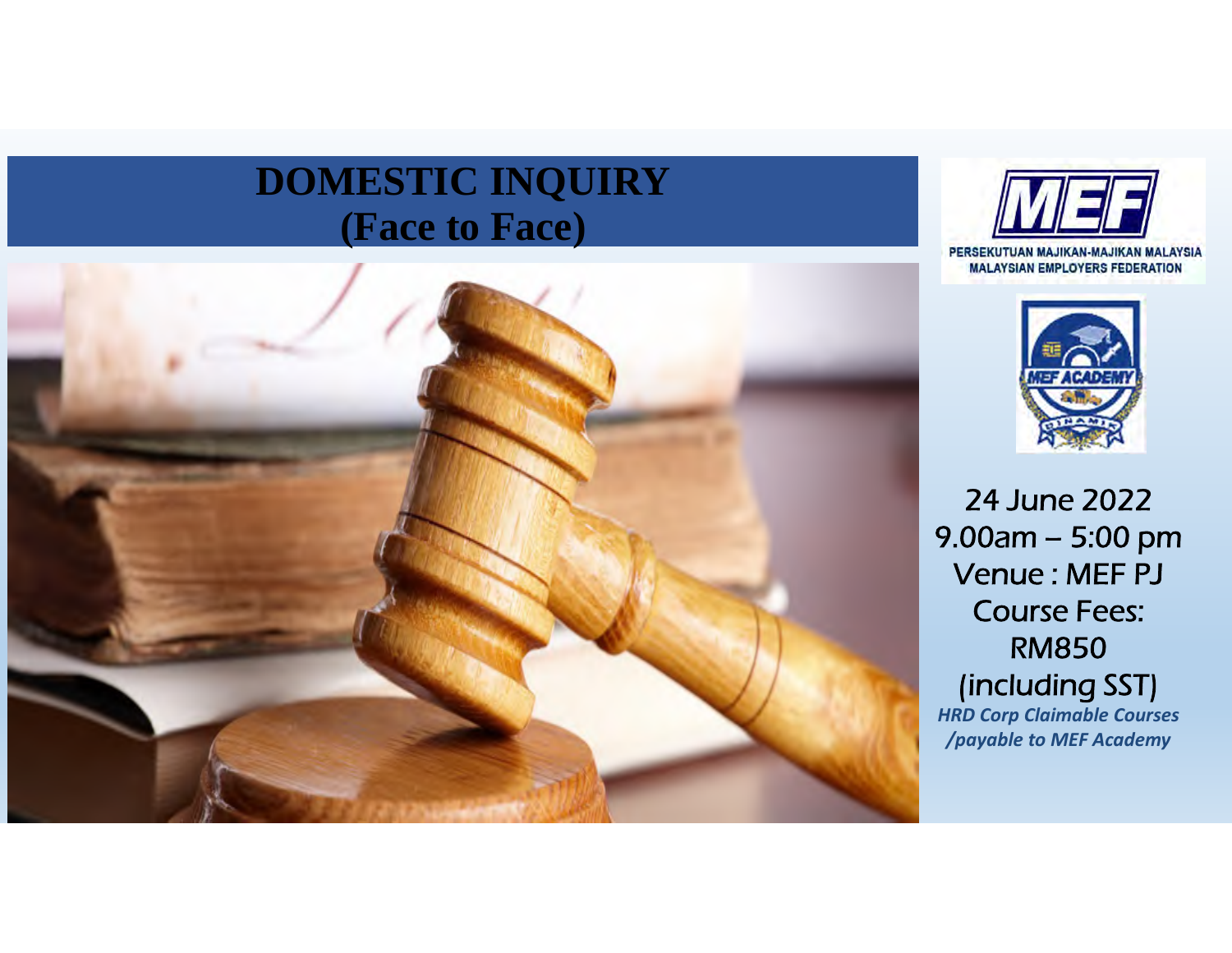## **DOMESTIC INQUIRY (Face to Face)**

### **INTRODUCTION / OBJECTIVES**

Employment is a Proprietary Right and a Fundamental Liberty to all employees. It is therefore pertinent to ensure fairness in finding the truth to the charges of misconduct imposed on an employee. Hence, a domestic Inquiry is carried out to achieve this. The validity and accuracy of Domestic Inquiry can only be achievable if the conduct of the Domestic Inquiry adheres at all stages to the principle of natural justice. The principle of Natural Justice is two fold "audi alteram partem and nemo judex in causa sua". The Terminal Objective of this Seminar is to prepare participants with the knowledge on the practical aspect of the proper conduct of a Domestic Inquiry. Having attended this Seminar, the participants will be able to conduct the Domestic Inquiry in accordance to the Best Practices of Industrial Relations and the Law.

### **TRAINING METHODOLOGY**

- Lectures /Interactive Discussions
- Activity :Role playing Domestic Inquiry
- Case studies and Exercises

## **COURSE OUTLINE**

- Principles of natural justice
- Duties and obligations of an employer/worker
- Misconduct
- Condonation
- Due Inquiry

### **DOMESTIC INQUIRY PROCEDURE**

- Preliminary Investigations
- Selection of Inquiry Panel
- -Role of Inquiry Officer
- -Examination-in-Chief
- -Re-Examination
- -Findings and Decision
- -Punishment
- -Cross Examination
- -Industrial Court Guidelines
- -Role and Functions of Prosecuting Officers/Investigating **Officers**